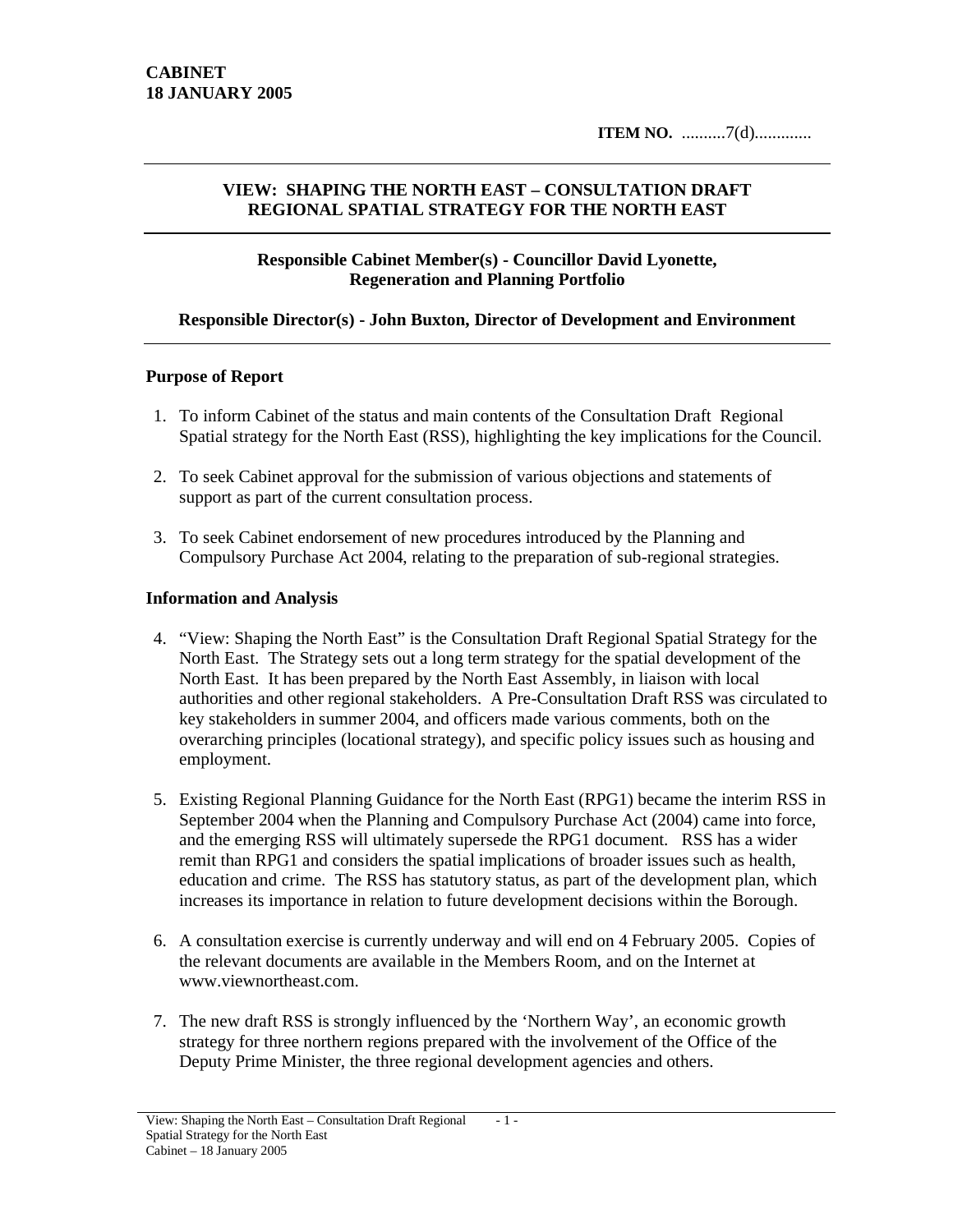- 8. The overriding theme of RSS, in line with the Northern Way, is to reduce the economic and social disparities between the North East and other regions. To address this situation, a step change is envisaged in economic activity and a renaissance throughout the Region by:
	- (a) delivering economic prosperity and growth;
	- (b) creating sustainable communities;
	- (c) conserving, enhancing and capitalising upon the Region's natural and built environment, heritage and culture; and
	- (d) improving connectivity within the Region and beyond.

## **Proposed Comments**

- 9. The opportunity to comment on the Draft RSS is welcomed and, in highlighting the main issues and implications for the Council, a series of recommendations are being made for Cabinet to consider.
- 10. **Locational Strategy-** research undertaken for the preparation of the Northern Way Growth Strategy concluded that two city regions in the North East – Tyne & Wear and Tees Valleyare key to any effort to accelerate economic growth in the North.
- 11. The current version of the RSS represents the City Region concept in an acceptable way. Policies 5 (Locational Strategy) and 6 (City Regions) and the associated text give equal priority to Stockton, Middlesbrough, Redcar and Cleveland, Darlington and Hartlepool. They seek to concentrate the majority of new development in the conurbations *and main towns* within the City Regions. This recognition of the important roles different parts of the Tees Valley can play in economic regeneration is welcome.
- 12. Similarly, Policy 8 (Tees Valley City Region) suggests priority should be given to the key proposals at Stockton/Middlesbrough, Hartlepool (Victoria Harbour) and Darlington (Central Park), again with no differentiation between the conurbation and main towns. Paragraph 2.49 also clearly reflects the vital role for Darlington within and beyond the subregion/City Region. Again this is to be welcomed and supported.
- 13. Perhaps one area of concern remains from previous officer drafts on this issue. Despite the comments above, paragraph 2.46 does include the following statement:

"At the centre of the City Region lies the towns of Middlesbrough and Stockton and the areas along both banks of the River Tees lying between them. This area is the economic powerhouse of the Tees Valley. For the City Region to grow and prosper it is vital that priority is given to the regeneration of this urban core between and including the two towns."

- 14. The RSS needs to be clear that the policies do mean what they say and see the main towns as integral to the future development and prosperity of the Tees Valley City Region and not somehow second in priority order to the conurbation. Cabinet is recommended to support the locational strategy and associated policies as set out in Section 2 of RSS, but to ask that the word "priority" is replaced by "attention" in the sentence in paragraph 2.46 quoted above.
- 15. **Economic Prosperity and Growth** The RSS highlights the increasing need to focus economic growth in the most sustainable locations, particularly the conurbations and main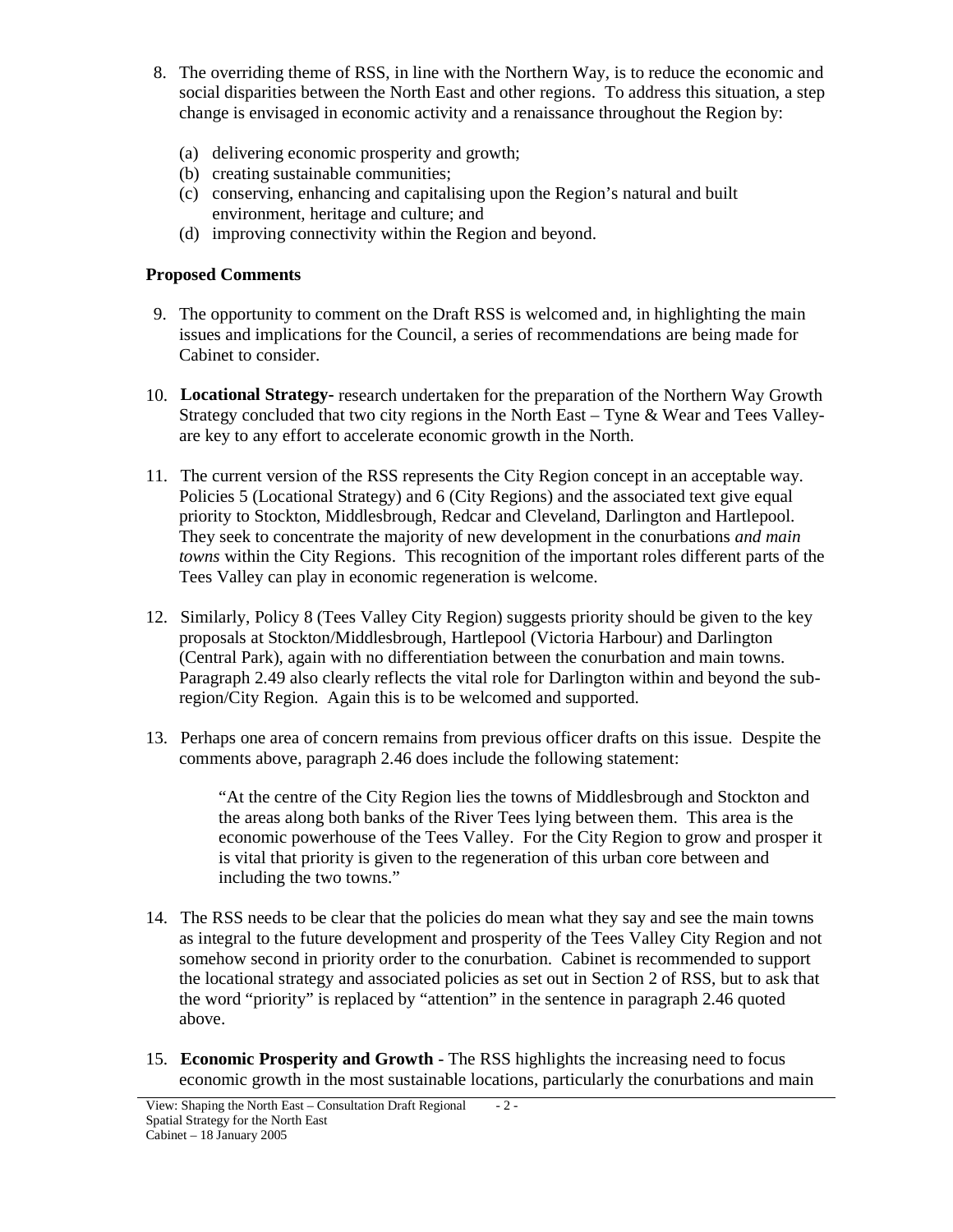towns, where the greatest economic and social benefits can be achieved. Furthermore, it is recognized that local planning authorities should ensure that there is a continuous supply of land to provide a variety of choice of sites in terms of size, quality and location.

- 16. The policy approach in RSS differentiates between major mixed-use schemes (Policy 16), Prestige Employment Sites (Policy21) and Reserve Sites (Policy22). (The development of the Durham-Tees Valley Airport is considered separately below). Although the overall objectives and aims of the Strategy are generally welcome, there are some concerns about this policy approach. The mixed-use schemes represent major brownfield regeneration projects being developed in the region, including Central Park. Despite the mixed nature of the potential uses these sites aim to attract employment and, as such, have a similar role to the prestige employment sites. Perhaps unintentionally, the policies appear to give priority to prestige sites (para. 3.27). This needs to be altered to ensure that major mixed-use sites are given the same priority as prestige sites.
- 17. Policy 20 makes provision for 45 hectares of general employment land in Darlington. Throughout the preparation of the RSS, officers have questioned the source and validity of this figure and as such an objection should be raised to its accuracy. The correct figure should be 156ha. The provision for all types of employment land should be sufficient to enable Darlington fully to realise its 'Gateway' potential, recognised elsewhere in RSS.
- 18. Members should also note that key strategic greenfield sites at Faverdale and Heighington Lane West (Sedgefield/Darlington) have been identified as Reserve Sites, in order that the region can respond quickly to the potential needs of large-scale inward and mobile investors.
- 19. **Airport** In the Draft RSS, the sustainable growth and expansion of Durham-Tees Valley Airport, for airport-related development, is supported. Draft RSS currently applies a definition of 'airport-related' which it claims comes from the Tees Valley Structure Plan (although it is not in Structure Plan policy), namely:
	- (a) aircraft apron;
	- (b) aircraft maintenance;
	- (c) airline sales, reservations and booking office;
	- (d) airline training centres;
	- (e) aviation and vehicle fuel storage facilities;
	- (f) avionics maintenance and supply;
	- (g) car hire operations and parking;
	- (h) flight packaging, provisions and supply units;
	- (i) in-flight and terminal catering preparation and storage facilities;
	- (j) internal highways and infrastructure;
	- (k) offices for ancillary and supporting functions;
	- (l) service vehicle maintenance and valeting operations; and
	- (m) warehousing and offices for air freight forwarders and agents
- 20. In practice, this definition has sometimes been restrictively narrow, and there is a need for some flexibility to attract companies which want/need an airport-related location, but may not fall precisely into these categories. As part of the Northern Way Growth Strategy, a review of the definition of 'airport-related' is being carried out by the regional development agencies, and RSS should be amended in the light of that.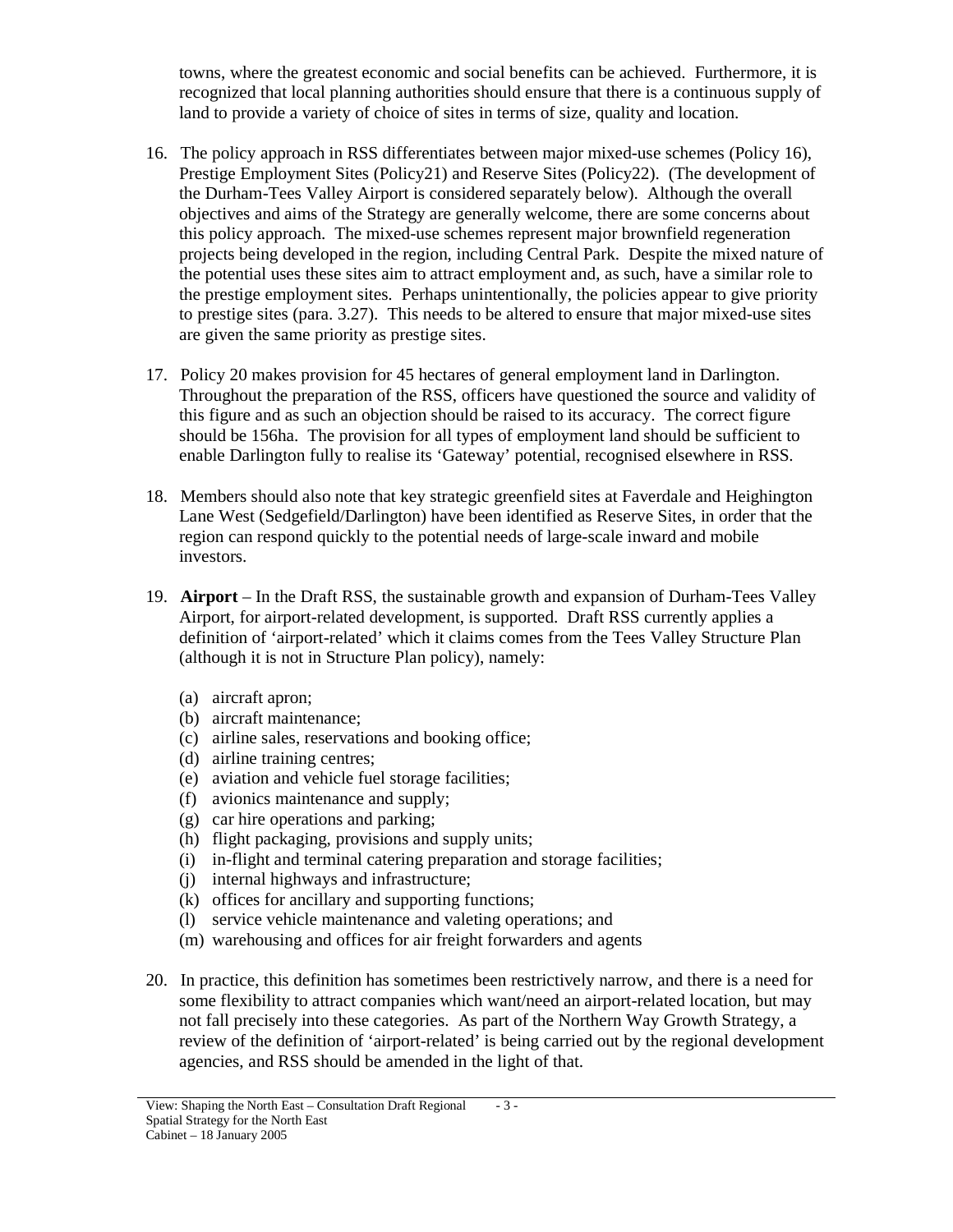- 21. As an important economic driver, the Airport plays an essential role in maintaining and attracting new development and investment and is a significant source of employment in its own right. Policy 23 of RSS supports the sustainable expansion of facilities at Durham Tees Valley Airport to accommodate an anticipated growth in passenger numbers to 2 million per year by 2016. This figure conflicts with the 3 million passengers, forecast in the Air Transport White Paper, upon which the airport expansion plans are based. The Policy should therefore be amended to reflect the forecast growth to 3 million passengers per year.
- 22. To support the growth of the Airport there is a need to improve surface access links by all modes, particularly public transport. At Durham Tees Valley priorities will be to:
	- (a) Improve bus services to Darlington, Middlesbrough and Durham City;
	- (b) improve in the longer term, rail services and rail integration with the main terminal buildings; and
	- (c) improve access on the surrounding road network.
- 23. These improvements should be welcomed as essential to reinforcing the Airport as an international gateway.
- 24. **Sustainable Communities –** sustainable communities should be socially inclusive with access to the necessary jobs, facilities, good quality housing and living environments, and opportunities to maximise people's health and quality of life. A key policy recommendation of RSS directs new development including retail, entertainment, leisure, culture, recreation, education, health, business, public services and other high trip generating uses, where possible, in centres within defined urban areas. More specifically, it states that new retail and leisure facilities should be located in regional and sub-regional centres including Darlington. This acknowledges the wide range of services Darlington provides, to a large hinterland that crosses the boundaries with Yorkshire and Durham. Policy 27 should therefore be supported.
- 25. The locational strategy for housing is influenced by Housing Market Restructuring, new development needing sustainable locations and the role of urban areas in the economy's step change. Throughout the preparation of the draft RSS there have been extensive discussions about the scale and distribution of housing development. However, while there is a broad level agreement about the appropriate housing strategy for the region, there remains a range of views about the precise scale and location of development. Given the level of disagreement and uncertainty, it likely that the dwelling provision figures for the period 2004 – 2021, set out in Policy 32, will be revised prior to RSS being submitted to the Secretary of State in March 2005. On this basis it is considered inappropriate to accept the dwelling provision figure for Darlington of 5450 without further consideration and justification of the regional and sub-regional scenarios.
- 26. Notwithstanding the figure itself, dwelling provision in Darlington should be in accordance with the preferred development option namely "reducing economic disparities with development focussed within both the conurbations and towns in the city regions." Through the 'Darlington Gateway' programme, Darlington has the potential to make a unique contribution to the region's economic growth. Any housing allocation should be seen as enabling economic growth, investment, and regeneration, and not act as a constraint to achieving these goals. For example, recent build rates in the Borough have averaged over 400 dwellings per year compared with the 320 per year to 2021 envisaged in RSS. The new strategy needs to reflect that the Darlington housing market remains strong and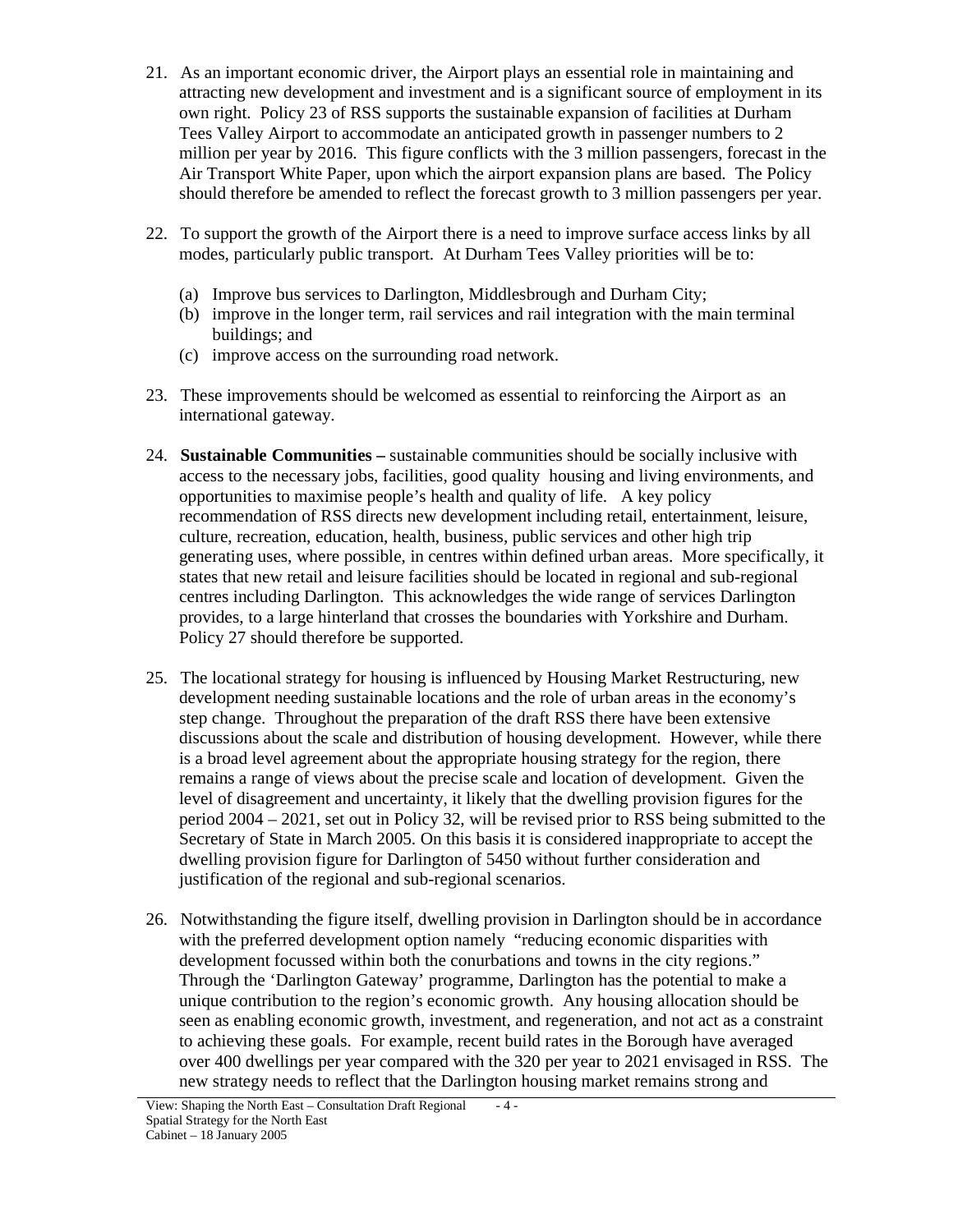attractive to developers who recognise the opportunities available to build high quality, popular schemes in sustainable locations. Furthermore, the Council's Urban Capacity Study indicates that the majority of new housing can be achieved on brownfield land within the existing urban area, in accordance with national planning guidance.

- 27. In summary, to capitalise on the economic, social and environmental assets of the town and thereby contribute significantly to the objectives of the Northern Way and RSS, a realistic housing provision should recognise the recent development rates, aim to reverse the static/falling population, meet the requirement for affordable housing and replace demolished properties. In relation to housing requirements therefore, it is recommended that a holding objection be made to the dwelling provision figure in Policy 32, until further consideration has been given to the Regional and sub-regional distribution.
- 28. **Transport**  improving connectivity within and beyond the region is a crucial theme of Draft RSS. The focus of the transport strategy is to target investment to improve public transport and increase the role of demand management. However, to complement these measures various major highway improvements are proposed to support regional economic growth and competitiveness. Upgrading of the A66 bypass around Darlington is identified as a priority (Policy 52) to address potential future constraints on economic development in the Tees Valley.
- 29. Policy 54 supports the development of a 'Core and Feeder' public transport system focused on a network of key regional and sub-regional interchanges. Darlington is identified as one of the Strategic Public Transport Interchanges which should prioritise the development of high quality interchange facilities and service integration between all modes of transport. It is recommended that Members support the Transport Strategy which has significant implications for Darlington as described above.

### **New Procedures**

- 30. One of the new procedures to be introduced by the Planning and Compulsory Purchase Act 2004 relates to the preparation of sub-regional strategies. The Act sets out that the Regional Planning Body must seek the advice of one or more county councils, unitary authorities or a National Park authority (referred to as Section 4(4) authorities in the Act), whenever a Regional Planning Body wishes to draw up policies to address the distinct needs of a particular area within the region. The Act does provide the flexibility for the Regional Planning Body and the Section 4(4) authorities to agree that this work should be carried out either by the Regional Planning Body itself or by the District Authorities.
- 31. The North East Assembly (NEA) is the Regional Planning Body in the North East. When this issue was considered by the Regional Spatial Strategy Management Group it was unanimously agreed that it would not be appropriate to enter into such agreements with the Section 4(4) authorities at this late stage in the preparation of the Draft Regional Spatial Strategy, particularly as it would result in unnecessary delay to the preparation process. This view was subsequently endorsed by the Chief Executives Advisory Group and the Planning and Transport Advisory Group, and was formally endorsed by the Assembly Executive on 28 September 2004.
- 32. The NEA has written to the Council to request it's formal endorsement of the above approach. For the reasons set out in paragraph 30 it is recommended that Cabinet endorse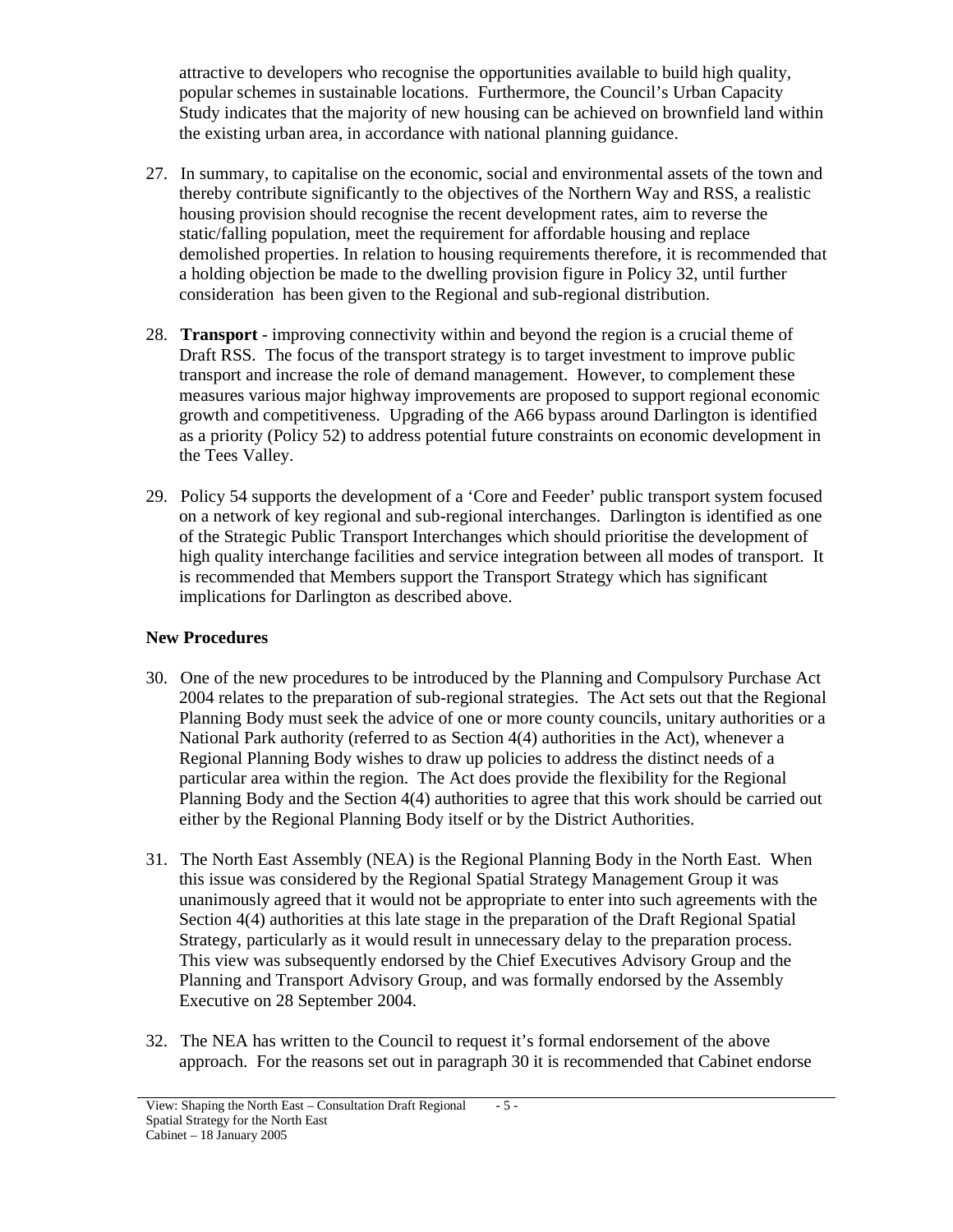the approach.

### **Consultation**

33. NEA is seeking the Council's view on the draft RSS and it is for NEA to seek the views of other stakeholders and the public.

# **Legal Implications**

34. This report has been considered by the Borough Solicitor for legal implications in accordance with the Council's approved procedures. There are no issues which the Borough Solicitor considers need to be brought to the specific attention of Members, other than those highlighted in the report.

## **Section 17 of the Crime & Disorder Act 1998**

35. The contents of this report have been considered in the context of the requirements placed on the Council by Section17 of the Crime and Disorder Act 1998, namely, the duty on the Council to exercise its functions with due regard to the likely effect of the exercise of those functions on, and the need to do all that it reasonably can to prevent, crime and disorder in its area. It is not considered that the contents of this report have any such effect.

## **Council Policy Framework**

36. The RSS is part of statutory Development Plan system. Local Planning Authorities prepare the other component of the Development Plan Document, the Local Development Framework (see Item elsewhere on this agenda), which should be in general conformity with the RSS. At this consultation draft stage the policies and proposals will not carry much weight in the planning application decision-making process. However, as the document progresses towards adoption in 2006, they will become more influential.

### **Decision Deadline**

37. A decision is required by 4 February 2005 in order to meet the consultation deadline set by the North East Assembly.

# **Conclusion**

- 38. In summary, it is recommended that the Council supports most of the draft RSS and specifically supports the Locational Strategy, the Transport priorities, the recognition of the role of Durham Tees Valley Airport, and the recognition of Darlington's role in economic, retail, leisure and related development.
- 39. A holding objection should be made to the housing requirement figure for Darlington, pending further work by NEA on housing distribution. Changes in the draft RSS should also be sought in relation to:
	- (a) wording of a sentence on priorities within the Tees Valley which does not reflect the policies in the document;
	- (b) giving major mixed-use sites equal priority to prestige employment sites;
	- (c) the employment land figure for Darlington;